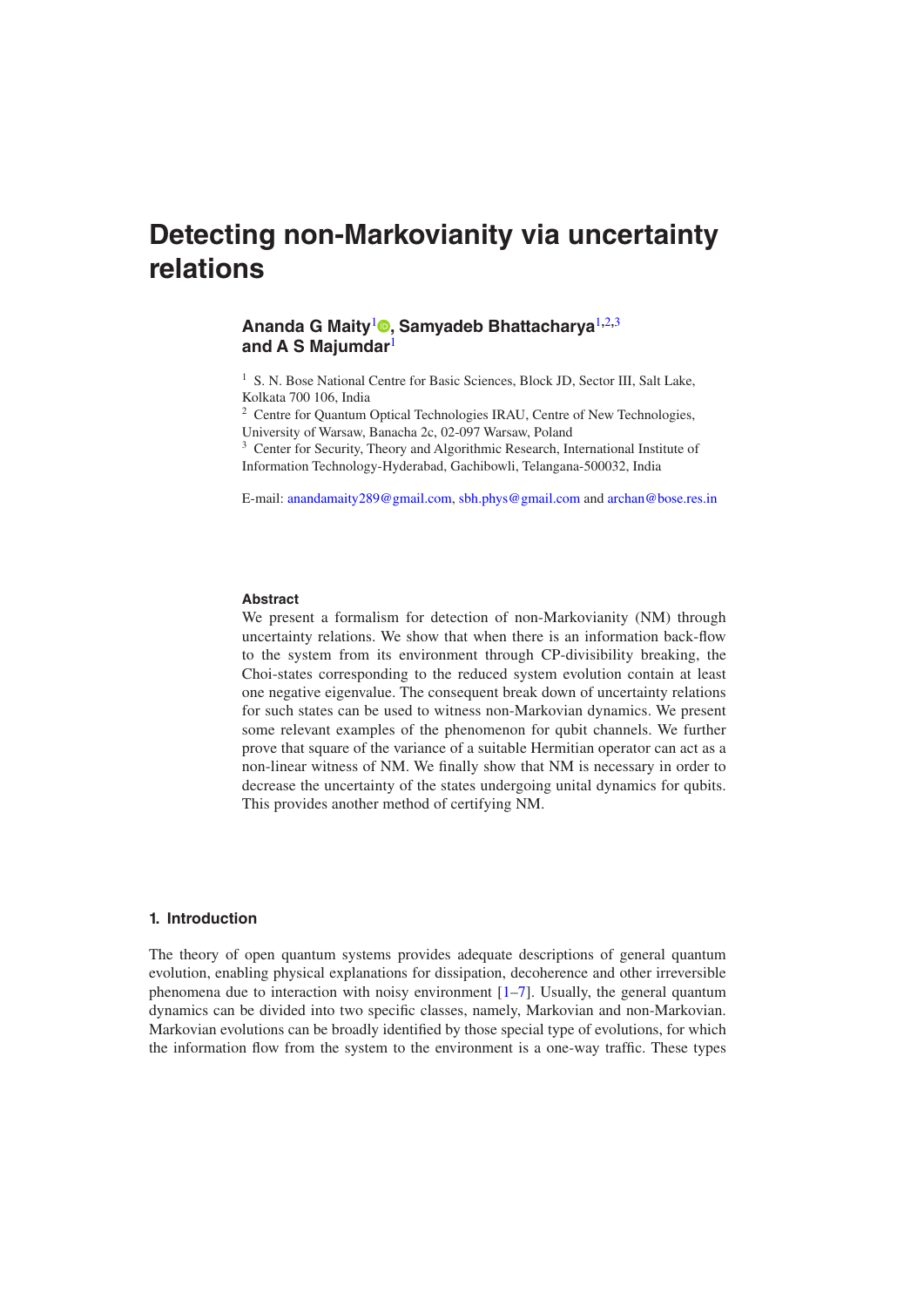of evolutions can be described by divisible quantum maps  $[5-7]$  $[5-7]$  $[5-7]$  $[5-7]$ . However, when the system-environment coupling is not sufficiently weak or the environment is non-stationary, we encounter situations where the Born–Markov approximation can not be satisfied. Therefore, for such evolutions, there exists many such realistic scenarios for which indivisible dynamics ca n also occur, providing signatures of non-Markovian information back flow [\[8](#page-12-3)–[13](#page-12-4)].

In recent years it has been realized that non-Markovianity (NM) acts as a resource in various quantum mechanical tasks. For example, NM allows perfect teleportation with mixed states  $[14]$  $[14]$ , efficient entanglement distribution  $[15]$  $[15]$ , improvement of capacity for long quantum channels  $[16]$  $[16]$ , and efficient work extraction from an Otto cycle  $[17]$  $[17]$ . For these cases, the accomplishment of the concerned tasks are done by harnessing information backflow, which can be understood as resource inter-conversion. NM can thus be inter-converted via information backflow, into other resources such as entanglement, coherent information and extractable work. It can also be exploited for efficient quantum control [[18\]](#page-12-9). Experimentally, non-Markovian system-environment correlations have been demonstrated in trapped-ion [\[19](#page-12-10), [20](#page-12-11)], nuclear magnetic resonance [[21\]](#page-12-12) and photonic [\[22](#page-12-13)–[29](#page-12-14)] systems.

In view of the emerging significance of NM in quantum information processing, it has become important to specify whether a given system-environment dynamics possesses non-Markovian traits. In other words, in order to use NM as a resource, one first needs to detect signatures of NM. Thus, formulation of detection schemes of NM is highly relevant in a spirit similar to the construction of witness theories of other resources such as quantum entanglement and coherence. Note that experimentally witnessing signatures of NM is a challenging task, as proposed measures of NM based on information backflow [[9\]](#page-12-15) are difficult to realize directly in practice.

Though there are different approaches in defining NM in the quantum domain  $[8-11]$  $[8-11]$  $[8-11]$  $[8-11]$ including a recent attempt to construct a generalized description of NM by process tensor formalism [[30\]](#page-12-17), in this work we propose an avenue for detecting the signatures of NM, based on the definition of indivisibility of the dynamical map by interlinking it with a fundamental feature of quantum mechanics, namely, uncertainty relations. This specific approach allows us to exploit the non-complete positivity spawning from the indivisibility of the channel, which leads to the breaking of uncertainty relations providing a scope to detect such operations. Our motivation thus stems from the feasibility of experimental realization of uncertainty relations between Hermitian operators, by restricting ourselves within only indivisible quantum operations.

Quantum theory restricts the accuracy of simultaneous measurements, which is well explained by the famous Heisenberg uncertainty relation [[31\]](#page-12-18). A stronger lower bound of uncertainty was obtained by Robertson–Schrödinger (RS) by including an anti-commutator for more generalized pairs of observables [\[32](#page-12-19)]. However, for quantum states that are eigenstates of one of the observables, a non-trivial lower bound reflecting incompatibility of the observables may still be obtained by using uncertainty relations based on sums of variances [\[33](#page-13-1)–[35](#page-13-2)]. Other forms of uncertainty relations such as entropic uncertainty relation [[36,](#page-13-3) [37](#page-13-4)], and fine-grained uncertainty relation [[38\]](#page-13-5) have also been derived. Experimental investigations of different uncertainty relations have been performed [[39](#page-13-6)–[50\]](#page-13-7)

Uncertainty relations have wide range of applicability. They can be used to justify the complex structure of the Hilbert space [[51,](#page-13-8) [52](#page-13-9)], for detecting purity [\[53](#page-13-10)], entanglement [\[54](#page-13-11)–[62](#page-13-12)], demonstration of EPR-steering [[63](#page-13-13)–[66\]](#page-13-14), security analysis of quantum key distribution [\[67](#page-13-15)], etc. Drawing inspiration from the literature on the usage of uncertainty relations to witness quantum correlations, we investigate the possibility of detecting NM through uncertainty relations.In a realistic scenario the overall dynamics is always completely-positive (CP) and hence, uncertainty relations will always hold for the overall dynamics. However, complete-positivity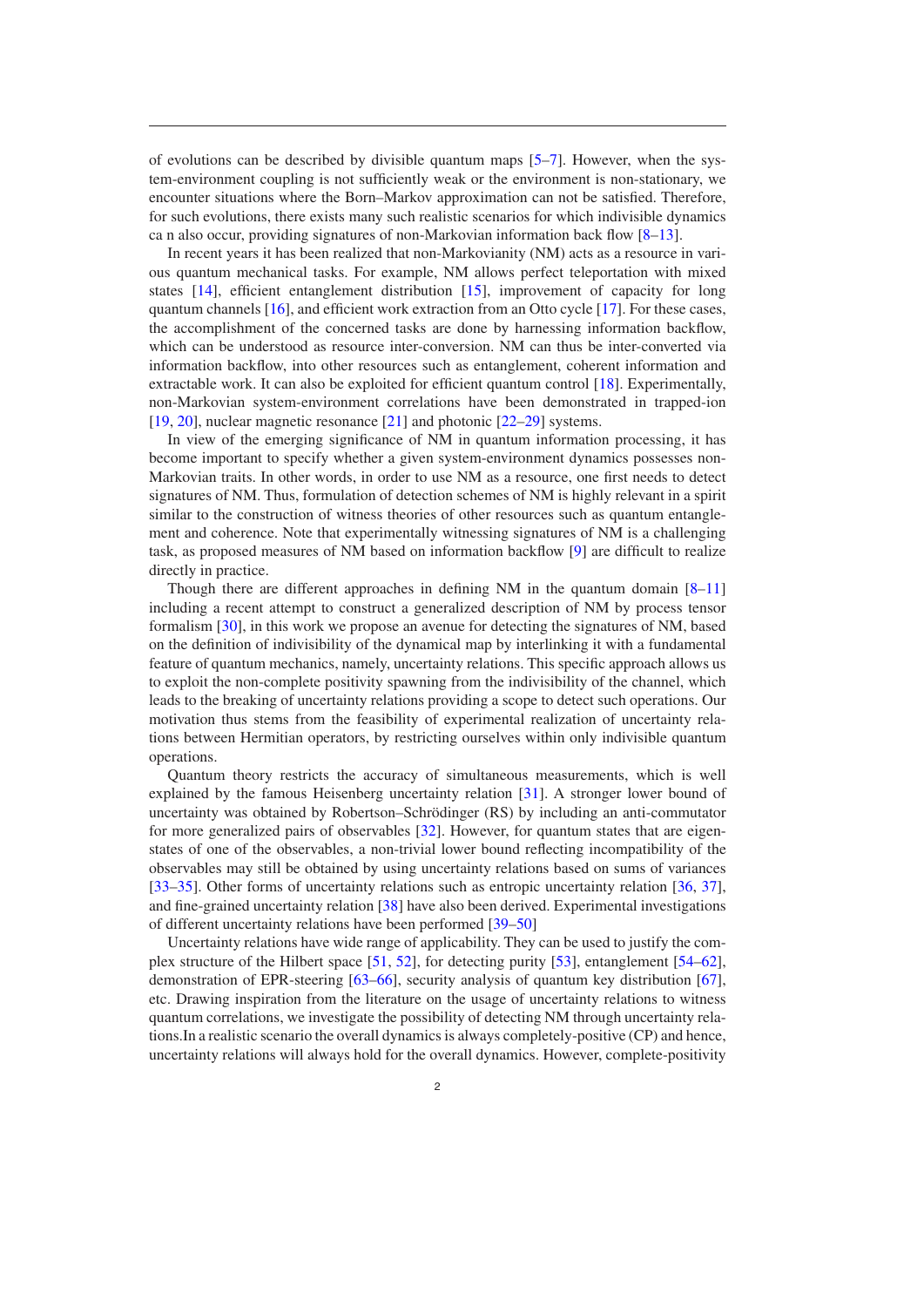may break down within the intermediate time step for NM evolution. This leads to the violation of uncertainty relations within those intermediate time steps and hence, can be used to detect NM. In the present work we propose the utility of the RS uncertainty relation to detect NM.

The plan of this paper is as follows. In the next section we construct our theory of NM detection via the RS uncertainty violation proposing a linear witness of NM, and verify our theory with some examples. We further present a nonlinear extension of the NM witness and show that it could lead to the detection of NM dynamics beyond that possible by the linear witness. Then in section [3](#page-10-0) we discuss a special case of unital dynamics for qubits and propose another method of detecting NM through the dynamics of RS uncertainty. We conclude with a summary of our results and possible implications of our approach in section [4](#page-11-0).

#### **2. Uncertainty relations for NM detection**

We begin with a brief overview of the preliminary background of indivisible non-Markovian operations and their characterization.

#### *2.1. Geometric representation of quantum channels and CP-divisibity*

Consider an arbitrary quantum channel, i.e. a completely positive trace preserving map,  $\Lambda_{\mathcal{N}}(t,t_0): \rho(t_0) \to \rho(t)$ . Let us introduce a set D which contains all such quantum chan-nels. Via the channel-state duality [\[68](#page-13-16), [69\]](#page-13-17), we can always find a one to one connection of  $D$ with the set of all Choi-states F, where the Choi-state for any quantum evolution  $\Lambda_{N}(t, t_{0})$  is defined by

$$
\mathcal{C}_{\mathcal{N}}(t,t_0)=\mathbb{I}\otimes \Lambda_{\mathcal{N}}(t,t_0)(|\phi\rangle\langle\phi|).
$$

Here  $|\phi\rangle$  is a maximally entangled state of dimension  $d \times d$  for a *d* dimensional system. According to Choi–Jamiolkowski isomorphism [\[70](#page-13-18)] for complete-positivity (CP) of the dynamics  $\Lambda_{\mathcal{N}}(t, t_0)$ , it is sufficient to show that the corresponding Choi state  $\mathcal{C}_{\mathcal{M}}(t, t_0) \geq 0$ ,  $\forall$ (*t*, *t*<sub>0</sub>). (Throughout the paper, for Choi states we use  $\mathcal{C}_{\mathcal{N}}$  and  $\mathcal{C}_{\mathcal{M}}$  interchangeably to mean the same, unless specified explicitly.)

The channel or dynamical map is called CP-divisible iff it can always be written in the form  $\Lambda_N(t, t_0) = \Lambda_N(t, t_1) \circ \Lambda_N(t_1, t_0)$  where  $t > t_1 > t_0 \ \forall t, t_1, t_0$ . This condition is equivalent to the condition that the dynamics is CP for all time intervals [\[8](#page-12-3)]. Following Rivas *et al* [[8\]](#page-12-3), we shall use the term 'Markovian Choi-state' if the corresponding dynamics is CP-divisible. Rest of the Choi states, corresponding to indivisible channels are considered as non-Markovian Choi states.

A dynamics of Lindblad form is,  $\dot{\rho}(t) = \mathcal{L}_t(\rho(t))$  where  $\mathcal{L}_t(.) = \sum_i \Gamma_i(t) (L_i(.)L_i^{\dagger})$ *A* dynamics of Emdolad form is,  $\rho(t) = \mathcal{L}_t(\rho(t))$  where  $\mathcal{L}_t(.) = \sum_i \Gamma_i(t) (\mathcal{L}_i(.) \mathcal{L}_i - \frac{1}{2} \{L_i^{\dagger} L_i,(.)\})$ . Here  $\Gamma_i(t)$ 's are Lindblad coefficients and  $L_i$ 's are Lindblad operators. A necessary and sufficient condition for CP-divisibility of the dynamics is that  $\Gamma_i(t) \geq 0 \ \forall (i, t)$ , [\[3](#page-12-20)].

However, in many practical situations CP-divisibility may break down, leading to the observation of non-Markovian backflow of information. This approach of NM via CP-indivisibility has been used extensively in the recent literature [[8](#page-12-3)–[13\]](#page-12-4). It is evident from these studies that CP-indivisibility of arbitrary dynamical evolutions leads to the violation of positive semidefiniteness of the corresponding Choi states [[68,](#page-13-16) [69](#page-13-17)]. This leads us to the idea of detecting NM by the violation of uncertainty relations.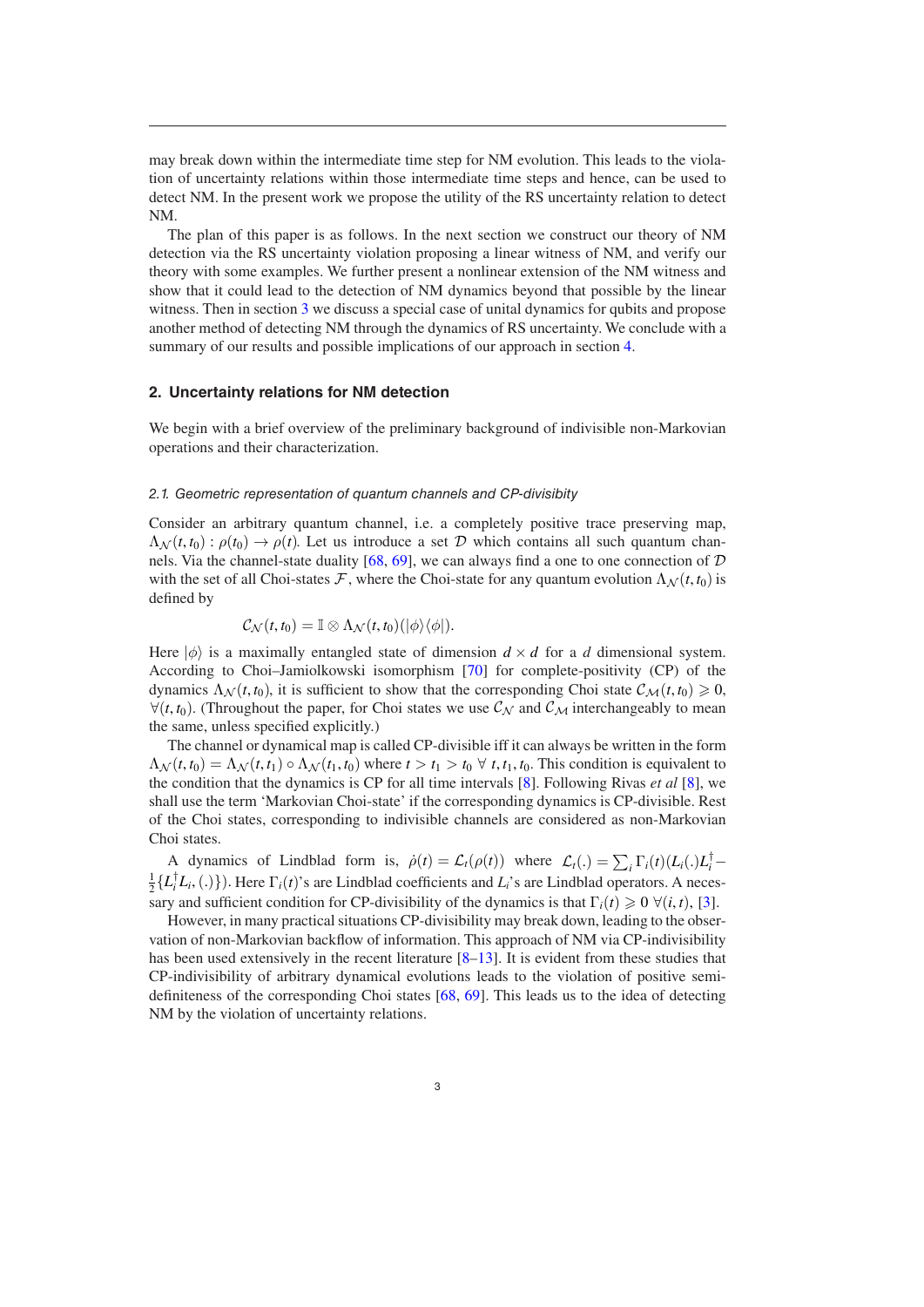#### *2.2. Violation of Uncertainty relations*

Robertson [\[32](#page-12-19)] showed that uncertainty relations can be found using the property of positive semi-definiteness of a quantum state. More recently it has been proven [\[56](#page-13-19)] that positive semi-definiteness of a state is necessary for uncertainty relations to hold. For example, in a

two-dimensional Hilbert space a state is described by a 2  $\times$  2 matrix  $\rho_1 = \begin{pmatrix} a & c \\ c & b \end{pmatrix}$ *c*∗ *b* such that

 $Tr[\rho_1] = 1$  and  $Det[\rho_1] = ab - |c|^2 \ge 0$ .

The RS uncertainty relation for two observables *A* and *B* (in arbitrary dimensions) is given by,

<span id="page-3-0"></span>
$$
\Delta^2 A \Delta^2 B - \frac{1}{4} |\langle [A, B] \rangle|^2 - \frac{1}{4} |(\langle \{A, B\} \rangle - 2 \langle A \rangle \langle B \rangle)|^2 \geqslant 0. \tag{1}
$$

Here the variance of *A* (similarly for *B*) is defined as  $\Delta^2 A \equiv \langle A^2 \rangle - \langle A \rangle^2$ , and all expectation values are calculated over some quantum state  $\rho$ . The RS relation holds if  $\rho$  is non-negative.

For a CP divisible evolution M, the corresponding Choi state  $\mathcal{C}_{\mathcal{M}}(t + \epsilon, t) \geq 0$ ,  $\forall (t, \epsilon)$ , the uncertainty relations will always hold. However, for some arbitrary CP-indivisible evolution  $\mathcal{N}, \mathcal{C}_{\mathcal{N}}(t + \epsilon, t)$  can acquire negative eigenvalues within some time interval  $\epsilon$  and may lead to the violation of uncertainty relations. We use this fact to state and prove the following theorem.

**Theorem 1.** *The statement of this theorem is twofold.*

- *(1) Violation of the RS uncertainty relation for the Choi state of a dynamical evolution is sufficient to detect CP-indivisibility.*
- *(2) There always exists a set of Hermitian operators, for which RS uncertainty relation will be violated in case of CP-indivisible operations.*

**Proof.** Let us consider the derivation [[71\]](#page-13-20) of RS-uncertainty relation given by [\(1](#page-3-0)). In order to do that, we evaluate  $Tr[\mathcal{C}_N TT^{\dagger}]$  for any operator  $T = A_0 + (\gamma + i\epsilon)B_0$ , where  $A_0 = A - \langle A \rangle$ and  $B_0 = B - \langle B \rangle$ .  $C_N$  is an arbitrary Choi state over which the averages are calculated. It is easy to show that *TT*† is always positive semi-definite for any operator *T*. After a few steps of simplification, we get

$$
\begin{aligned} \mathrm{Tr}[ \mathcal{C}_{\mathcal{N}} T T^{\dagger}] = & \mathrm{Tr}[ \mathcal{C}_{\mathcal{N}} A_0^2] + (\gamma^2 + \epsilon^2) \mathrm{Tr}[ \mathcal{C}_{\mathcal{N}} B_0^2] \\ & + \gamma \mathrm{Tr}[ \mathcal{C}_{\mathcal{N}} \{A_0, B_0\}] - \mathrm{i} \epsilon \mathrm{Tr}[ \mathcal{C}_{\mathcal{N}}[ A_0, B_0]]. \end{aligned}
$$

One can find that the value of  $\text{Tr}[\mathcal{C}_{\mathcal{N}} TT^{\dagger}]$  is minimum for  $\gamma = -\frac{\text{Tr}[\mathcal{C}_{\mathcal{N}} \{A_0, B_0\}]}{2 \text{Tr}[\mathcal{C}_{\mathcal{N}} B_0^2]}$  and  $\epsilon = \frac{i \text{Tr}[\mathcal{C}_{\mathcal{N}}[A_0, B_0]]}{2 \text{Tr}[\mathcal{C}_{\mathcal{N}} B_0^2]}$ . Substituting these, one has

$$
\min_{\gamma,\epsilon} \text{Tr}[\mathcal{C}_{\mathcal{N}} TT^{\dagger}] = \frac{1}{\text{Tr}[\mathcal{C}_{\mathcal{N}} B^2] - (\text{Tr}[\mathcal{C}_{\mathcal{N}} B])^2} [(\text{Tr}[\mathcal{C}_{\mathcal{N}} A^2] - (\text{Tr}[\mathcal{C}_{\mathcal{N}} A])^2)(\text{Tr}[\mathcal{C}_{\mathcal{N}} B^2] - (\text{Tr}[\mathcal{C}_{\mathcal{N}} B])^2) + \frac{1}{4} (\text{Tr}[\mathcal{C}_{\mathcal{N}}[A, B]])^2 - \frac{1}{4} ((\text{Tr}[\mathcal{C}_{\mathcal{N}}\{A, B\}]-2\text{Tr}[\mathcal{C}_{\mathcal{N}} A]\text{Tr}[\mathcal{C}_{\mathcal{N}} B]))^2]
$$

which represents the left hand side of  $(1)$  $(1)$ .

Now since *TT*† is always positive; the identity,

$$
\operatorname{Tr}[\mathcal{C}_\mathcal{N} T T^\dagger] \geq 0 \tag{2}
$$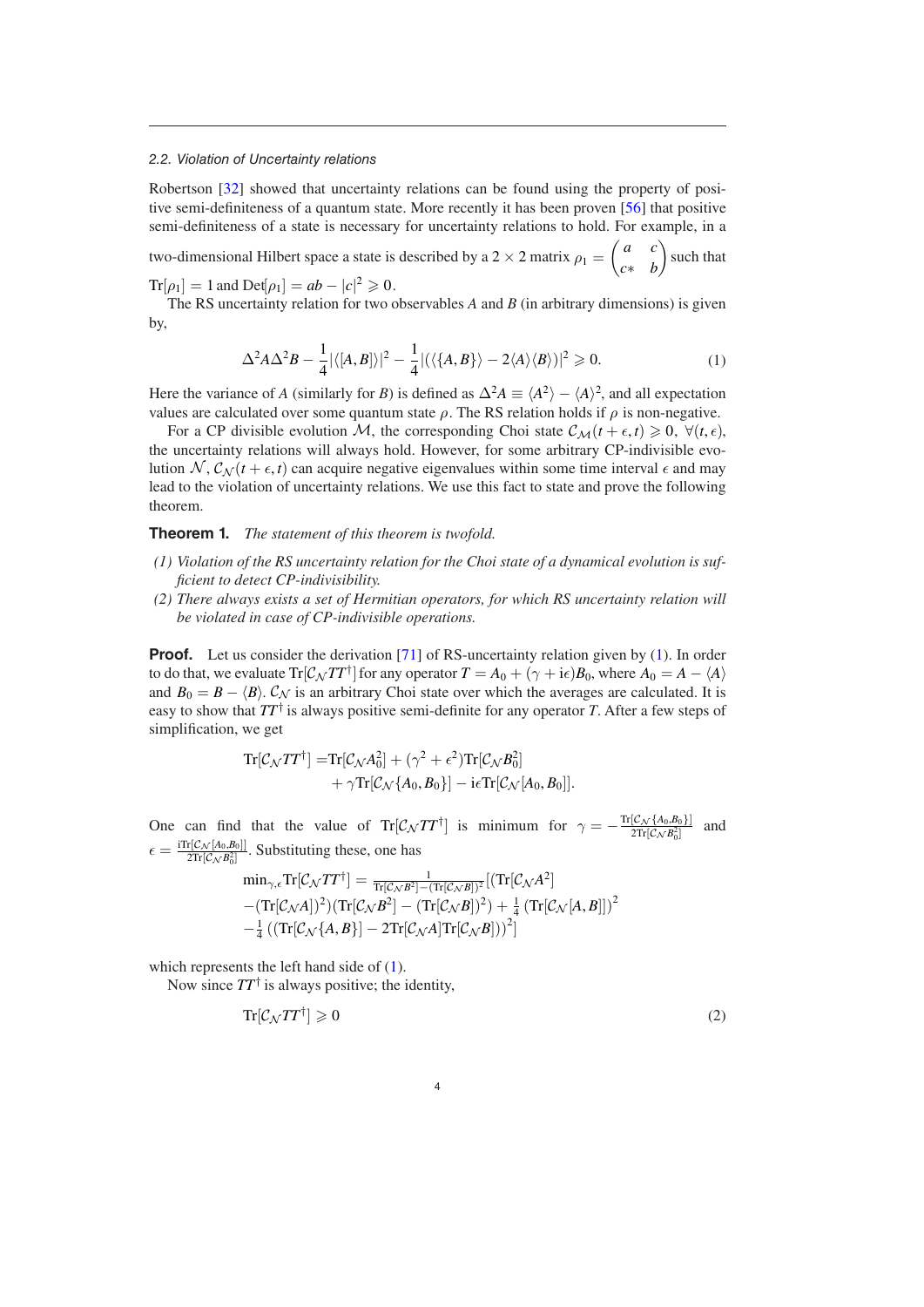always holds, only if  $C_N$  is positive semi-definite. Using the above identity one can have [\(1](#page-3-0)). Since  $TT^{\dagger}$  is always positive, the identity can break only if  $\mathcal{C}_{N}$  is negative. In other words, the violation of the uncertainty relation is sufficient to know that  $\mathcal{C}_{\mathcal{N}}$  is not positive semi-definite, and hence, the dynamics is indivisible.

However, in order to show that violation of the uncertainty relation is not necessary to detect CP-indivisibility, consider that  $\mathcal{C}_{\mathcal{N}}$  has a spectral decomposition of the form,

<span id="page-4-0"></span>
$$
\mathcal{C}_{\mathcal{N}} = \sum_{i} \lambda_{i}^{+} |\lambda_{i}^{+}\rangle\langle\lambda_{i}^{+}| + \sum_{j} \lambda_{j}^{-} |\lambda_{j}^{-}\rangle\langle\lambda_{j}^{-}|,\tag{3}
$$

where  $\lambda_i^+$  and  $\lambda_j^-$  are the positive and negative eigenvalues respectively. In this case there exists an operator  $TT^{\dagger}$  such that  $TT^{\dagger}$  is orthogonal to the eigen-basis corresponding to negative eigenvalues of  $C_N$  (for example  $TT^{\dagger} = |\lambda_i^+\rangle\langle\lambda_i^+|$ ). In this situation even if  $C_N$  is negative, the uncertainty relation may still hold.

Now, to prove the second part of the theorem that there always exists a pair of Hermitian operators which will violate the RS uncertainty relation for CP-indivisible Choi states, let us consider the Choi-state in it is spectral decomposition form ([3\)](#page-4-0). The trace preservation condition yields  $\sum_i \lambda_i^+ + \sum_j \lambda_j^- = 1$ . This shows us that for any arbitrary choice for the non-Markovian Choi state, there exists at least one positive eigenvalue, to preserve this trace relation. Let us consider one of the Hermitian operators to be  $H_1 = |\lambda_j^- \rangle \langle \lambda_j^-|$ , which will give us the negative eigenvalue  $\lambda_j^-$ , if acted upon the Choi state  $\mathcal{C}_N$ . For this, the variance will give us  $\Delta^2 H_1 = \lambda_j^- - (\lambda_j^-)^2 < 0$ . Let us now consider another Hermitian operator  $H_2 = \sum_{k \neq l} |\lambda_k\rangle\langle\lambda_l|$ , where  $|\lambda_k\rangle$  and  $|\lambda_l\rangle$  can take any values from the spectral decomposition of  $\mathcal{C}_{\mathcal{N}}$  with corresponding eigen values  $\lambda_k$  and  $\lambda_l$ . If there are *n* number of terms in the spectral decomposition of  $C_N$  then  $\langle H_2^2 \rangle = (n-1) \sum_k \lambda_k = n-1$ ,  $\langle H_2 \rangle = 0$  and hence  $\Delta^2 H_2 > 0$ . Therefore, the term  $\Delta^2 H_1 \Delta^2 H_2 < 0$ , making the left hand side of RS relation ([1\)](#page-3-0) to be negative, for the pair of operators  $H_1$  and  $H_2$ . For any given Choi state, which is CPindivisible, i.e. containing at least one negative eigenvalue, we can always find such a pair of  $H_1$  and  $H_2$ . This proves the theorem.

Recently, it has been shown that one can have convex compact structure of the set of Markovian–Choi states if we restrict ourselves only to those dynamical maps which have Lindblad type generators and in short time interval  $(t, t + \epsilon)$  approximation ( $\epsilon$  is sufficiently small) [\[72](#page-13-21)]. In the following proposition, using convex structure of the set of Markovian–Choi states, we discuss another uncertainty like relation, whose violation will sufficiently detect non-Markovian dynamics.

**Proposition 1.** For some observable  $A_i$  and some state  $C_M$  written in a convex combination *(i.e.*  $C_M = \sum_k p_k C_M^k$  where  $p_k \geqslant 0$ ,  $\sum_k p_k = 1$ ) of some Markovian Choi-states,  $C_M^k$  within *the set of all Markovian Choi-states having Lindblad type generators*  $(\mathcal{F}_{\mathcal{M}}^{\epsilon})$ *,* 

$$
\sum_{i} \Delta^{2}(A_{i})_{\mathcal{C}_{\mathcal{M}}} \geqslant \sum_{k} p_{k} \sum_{i} \Delta^{2}(A_{i})_{\mathcal{C}_{\mathcal{M}}^{k}}, \tag{4}
$$

*holds, where*  $\Delta^2(A_i)_X$  *is the variance of*  $A_i$  *over the state* X *as defined earlier. We call a state 'violating proposition 1' if and only if there are no states*  $C_M^k \in \mathcal{F}_M^{\epsilon}$  *and no p<sub>k</sub> such that above equation is fulfilled.*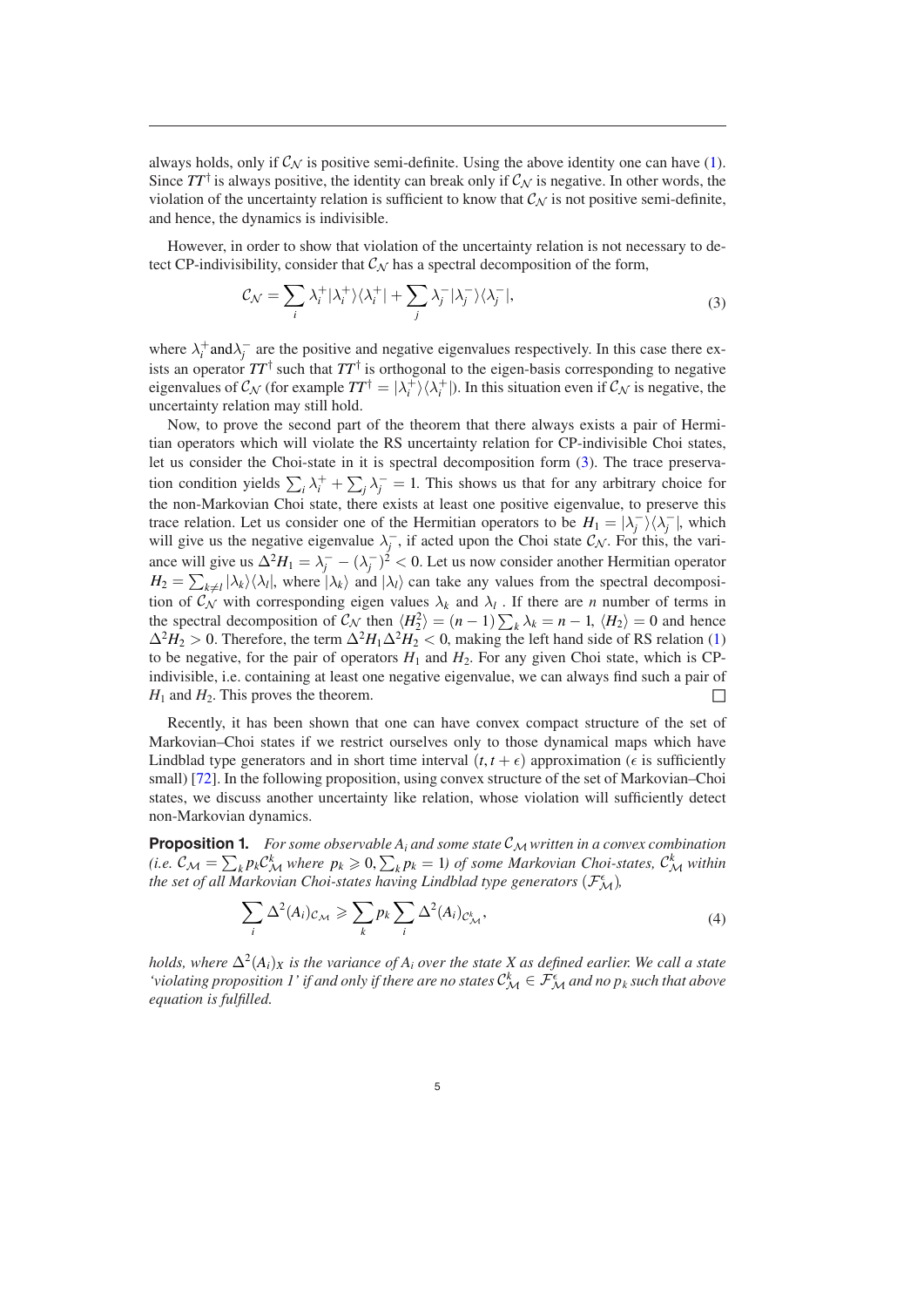**Proof.** This fact is known from a different perspective of entanglement theory [\[54](#page-13-11), [55](#page-13-22)]. For each *Ai*,

$$
\Delta^{2}(A_{i})_{\mathcal{C}_{\mathcal{M}}} = \sum_{k} p_{k} \langle (A_{i} - \langle A_{i} \rangle_{\mathcal{C}_{\mathcal{M}}})^{2} \rangle_{\mathcal{C}_{\mathcal{M}}^{k}}
$$
\n
$$
= \sum_{k} p_{k} (\langle A_{i}^{2} \rangle_{\mathcal{C}_{\mathcal{M}}^{k}} - \langle A_{i} \rangle_{\mathcal{C}_{\mathcal{M}}^{k}}^{2} + \langle A_{i} \rangle_{\mathcal{C}_{\mathcal{M}}^{k}}^{2} - 2 \langle A_{i} \rangle_{\mathcal{C}_{\mathcal{M}}^{k}} \langle A_{i} \rangle_{\mathcal{C}_{\mathcal{M}}} + \langle A_{i} \rangle_{\mathcal{C}_{\mathcal{M}}^{k}}^{2})
$$
\n
$$
= \sum_{k} p_{k} (\Delta^{2}(A_{i})_{\mathcal{C}_{\mathcal{M}}^{k}} + (\langle A_{i} \rangle_{\mathcal{C}_{\mathcal{M}}^{k}} - \langle A_{i} \rangle_{\mathcal{C}_{\mathcal{M}}})^{2})
$$
\n
$$
\geq \sum_{k} p_{k} \Delta^{2}(A_{i})_{\mathcal{C}_{\mathcal{M}}^{k}}.
$$

Now summing over *i*, we get

$$
\sum_{i} \Delta^{2}(A_{i})_{\mathcal{C}_{\mathcal{M}}} \geqslant \sum_{k} p_{k} \sum_{i} \Delta^{2}(A_{i})_{\mathcal{C}_{\mathcal{M}}^{k}},
$$

Since the proposition is based on convex structure of the set of Markovian Choi-states  $\mathcal{C}_{\mathcal{M}}$ , violation of this proposition implies the state  $\mathcal{C}_{\mathcal{M}}$  lies outside the convex set and hence must be non-Markovian. In fact this proposition is a sufficient criterion, if we choose *Ai* appropriately.

One may be interested to obtain the lower bound of the above derived uncertainty inequality. From the above equation it is clear that the equality holds for pure Markovian Choi-states, i.e. if the state  $\mathcal{C}_{\mathcal{M}}$  does not have any decomposition other than itself. Next, one has to optimize over all such pure Markovian Choi-states.

In the following proposition, we consider another uncertainty relation, which can be advantageous than the RS uncertainty relation to detect NM.

**Proposition 2.** *For two Hermitian operators A and B,*

<span id="page-5-1"></span><span id="page-5-0"></span>
$$
\Delta^2 A + \Delta^2 B \ge |\langle [A, B] \rangle|,\tag{5}
$$

□

 $where \langle (\cdot) \rangle = \text{Tr}((\cdot) \mathcal{C}_{\mathcal{M}})$ , with  $\mathcal{C}_{\mathcal{M}} \in \mathcal{F}_{\mathcal{M}}^{\epsilon}$ .

**Proof.** The proof is straightforward. We know  $(\Delta A - \Delta B)^2 \ge 0$  or  $\Delta^2 A + \Delta^2 B \ge 2\Delta A \Delta B$ . Now, the Heisenberg uncertainty relation for *A* and *B* is given by  $\Delta A \Delta B \ge \frac{1}{2} |\langle [A, B] \rangle|$ . □

Here we observe that choosing a suitable observable is important, so that the expectation value of the observable corresponding to some non-Markovian Choi-state  $\mathcal{C}_{\mathcal{N}}$  becomes negative. Therefore, violation of 'proposition [2](#page-5-0)' implies detection of NM. The reason to propose this sum uncertainty relation is due to the fact that it can detect NM through its violation, in cases where the product uncertainty relation like the RS uncertainty do not show violation. Let us elucidate more on this issue of NM detection in the context of the following example.

Consider a non-Markovian dynamics having Choi state  $\mathcal{C}_N$ , which has at least two negative eigenvalues  $\lambda_1^-$  and  $\lambda_2^-$ , corresponding to the eigen-vectors  $|\lambda_1^-|, |\lambda_2^-|$  respectively. We construct two projectors  $W_1 = |\lambda_1| / \langle \lambda_1|$  and  $W_2 = |\lambda_2| / \langle \lambda_2|$ . The RS uncertainty [\(1](#page-3-0)) for these two observables, gives us  $\lambda_1^-\lambda_2^-(1-(\lambda_1^-+\lambda_2^-)) \geq 0$  $\lambda_1^-\lambda_2^-(1-(\lambda_1^-+\lambda_2^-)) \geq 0$  $\lambda_1^-\lambda_2^-(1-(\lambda_1^-+\lambda_2^-)) \geq 0$ . Clearly, equation (1) is not violated since  $\lambda_1^-$  and  $\lambda_2^-$  are both negative. However, if one considers the sum uncertainty ([5\)](#page-5-1), the LHS becomes negative, but the RHS being commutator of two orthogonal projectors vanishes. We can see that the violation of equation [\(5](#page-5-1)) occurs for this case. This example shows that the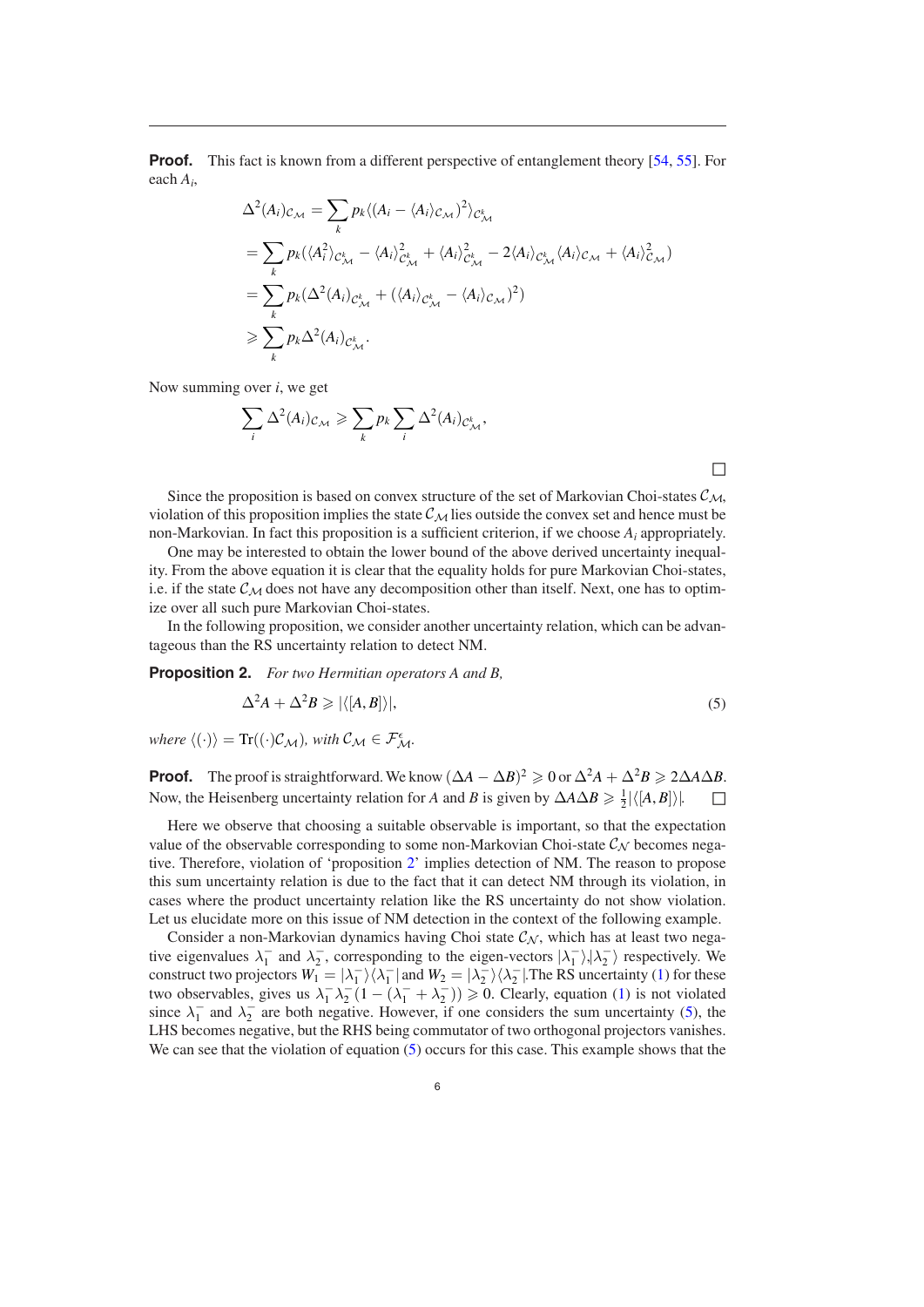sum uncertainty relation ([5\)](#page-5-1) can be advantageous compared to product uncertainty relations for the detection of NM.

#### *2.3. Examples*

In this sub-section, we present various practical examples from quantum channels, to validate the theory we constructed in the above presentation.

*2.3.1. Dephasing channel.* The Lindblad equation for a pure dephasing channel is given by,

$$
\frac{\mathrm{d}\rho}{\mathrm{d}t} = \gamma(t)(\sigma_z \rho \sigma_z - \rho),
$$

where  $\sigma_z$  is the *z* component of Pauli matrix and  $\gamma(t)$  is defined as,

$$
\gamma(t) = \frac{2\lambda\gamma_0 \sinh[tg/2]}{g \cosh[tg/2] + \lambda \sinh[tg/2]}
$$

with  $g = \sqrt{\lambda^2 - 2\gamma_0\lambda}$ . It has been shown that the dynamics will be non-Markovian when  $\gamma(t)$ has a negative region and that happen only when  $\gamma_0 > \lambda/2$  [\[73](#page-13-23)]. Here we calculate the LHS of RS-uncertainty relation (equation [\(1](#page-3-0)))  $R(t)$  for the Choi-state of this dephasing channel under the small time approximation ( $\epsilon \gamma(t) \ll 1$ ), and observe that uncertainty relations get violated only when the Lindblad coefficient  $\gamma(t)$  is negative. This confirms that violation of uncertainty relation is sufficient to show that the dynamics is non-Markovian. Figure [1](#page-7-0) depicts the uncertainty profile as a function of time for the dephasing channel for the observables  $S_x = \sigma_x \otimes \sigma_y$ ,  $S_y = \sigma_x \otimes \sigma_x$ . Note that, in figure we consider dimensionless quantity  $\bar{t} = t/\kappa$ and  $\bar{\Gamma}(t) = \kappa \gamma(t)$  for time and Lindblad coefficient respectively, where  $\kappa$  is a constant of the dimension of time.

*2.3.2. Spin bath model.* Here we use the generalized non-Markovian evolution for a spinbath model. This type of system has drawn significant interest in recent studies [\[74](#page-13-24)–[77](#page-13-25)]. The model considered here in the present work consists of a central spin interacting uniformly with a collection of mutually non-interacting and completely unpolarized spins, considered as the environment. An exact canonical master equation of the Lindblad form for such a model has been derived earlier [[78\]](#page-13-26). From the master equation of the Lindblad form it was shown that the reduced dynamics of the central spin exhibits non-Markovian features throughout the evolution. The dynamical equation for the mentioned reduced evolution is given by

<span id="page-6-0"></span>
$$
\dot{\rho}(t) = \frac{\mathrm{i}}{\hbar} U(t) \left[ \rho(t), \sigma_z \right] + \Gamma_{\text{deph}}(t) \left[ \sigma_z \rho(t) \sigma_z - \rho(t) \right] \n+ \Gamma_{\text{dis}}(t) \left[ \sigma_- \rho(t) \sigma_+ - \frac{1}{2} \left\{ \sigma_+ \sigma_-, \rho(t) \right\} \right] \n+ \Gamma_{\text{abs}}(t) \left[ \sigma_+ \rho(t) \sigma_- - \frac{1}{2} \left\{ \sigma_- \sigma_+, \rho(t) \right\} \right],
$$
\n(6)

where  $\sigma_{\pm} = \frac{\sigma_x \pm i \sigma_y}{2}$  and  $\Gamma_{\text{dis}}(t)$ ,  $\Gamma_{\text{abs}}(t)$ ,  $\Gamma_{\text{deph}}(t)$  are the rates of dissipation, absorption, dephasing processes respectively, and  $U(t)$  corresponds to the unitary evolution. The uncertainty profile for this particular evolution is depicted in figure [2](#page-8-0), showing the detection of NM through violation of uncertainty. Note that, similar to the case of dephasing channel, all the quantities in the plot are made dimensionless, by scaling with the parameter  $\kappa$ .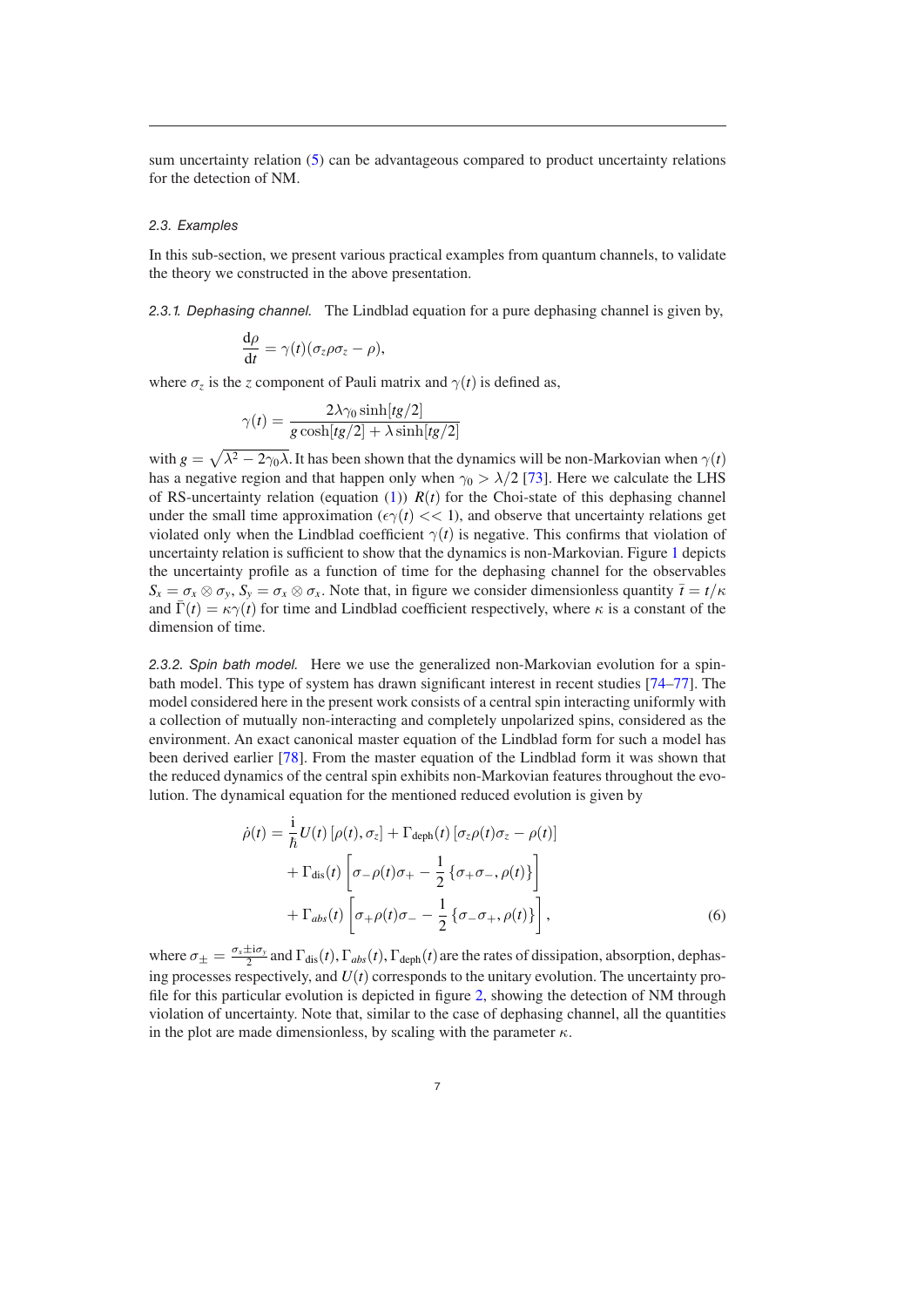<span id="page-7-0"></span>

**Figure 1.** Plot for the RS-uncertainty quantity  $R(t)$  for a Choi-state and the Lindbladcoefficient  $(\bar{\Gamma}(t))$  with dimensionless time  $\bar{t}$  for the Choi-state of the dephasing channel. Clearly, the RS-uncertainty relation is violated (i.e.  $R(t) < 0$ ) only where  $\bar{\Gamma}(t)$  is negative.

#### *2.4. Variance as a non-linear witness of NM*

Recently, it has been shown that for dynamical maps having Lindblad type generators, one can have a resource theory of NM where divisible operations are the free operations and the Choi-states corresponding to the free operations are the free states [\[72](#page-13-21)]. It was shown that for a sufficiently small  $\epsilon$ , the set of all Markovian Choi-states having Lindblad type generators will take a convex and compact form  $(\mathcal{F}_{\mathcal{M}}^{\epsilon})$ . In a following work [[79\]](#page-13-27), a theory of linear witnesses was further established for detecting NM. It was shown that the set of Choi states for divisible operations does not form a polytope. Consequently, we can surmise that linear witnesses will not be sufficient for optimal detection of NM, and hence, non-linear corrections of linear witnesses are in order. The possibility of detecting NM via violation of uncertainty relations gives us one such opportunity. As we have mentioned earlier, one can construct NM witness [[79\]](#page-13-27) by utilizing the fact that the Markovian Choi states having Lindblad generators form a convex and compact set  $(\mathcal{F}_{\mathcal{M}}^{\epsilon})$  under the small time interval approximation [\[72](#page-13-21)]. A Hermitian operator *W* is said to be a non-Markovian witness if the following criteria hold:

- 1. Tr( $W\mathcal{C}_\mathcal{M}$ )  $\geq 0$   $\forall \mathcal{C}_\mathcal{M} \in \mathcal{F}_\mathcal{M}^{\epsilon}$ ,
- 2. There exists at least one NM Choi-state  $\mathcal{C}_{\mathcal{N}}$  such that  $Tr(W\mathcal{C}_{\mathcal{N}}) < 0$ .

Let  $\mathcal{C}_{\mathcal{M}}$  be a Choi-state. Since  $\mathcal{C}_{\mathcal{M}}$  is Hermitian, one can have it is spectral decomposition of the form

$$
\mathcal{C}_{\mathcal{M}} = \sum_{i} \lambda_i P_i,
$$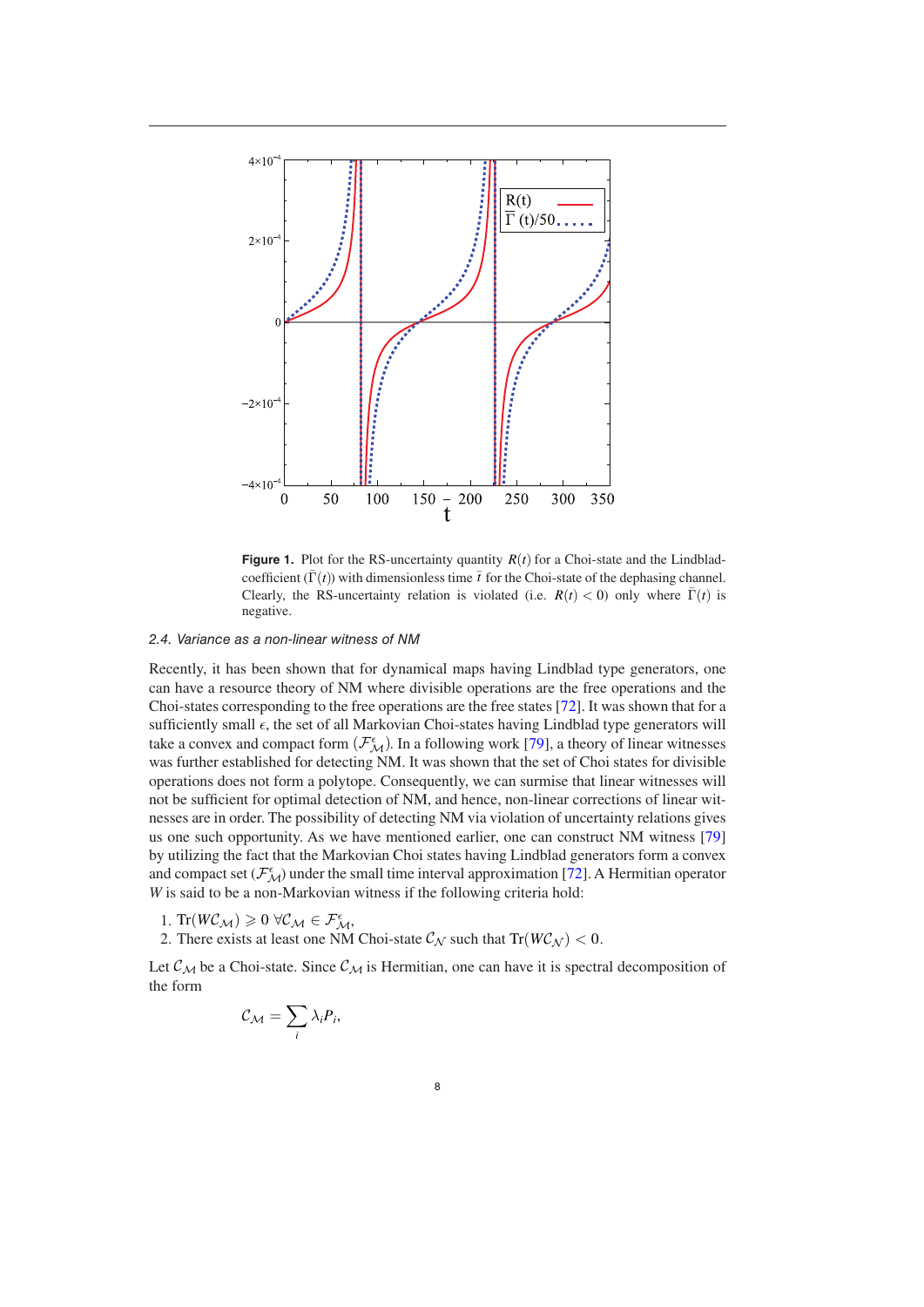<span id="page-8-0"></span>

**Figure 2.** Plot for RS-uncertainty relation  $(R(t))$  for a Choi-state and various dimensionless Lindblad-coefficients  $(\overline{\Gamma}_{dis}(t), \overline{\Gamma}_{abs}(t), \overline{\Gamma}_{deph}(t))$  with time  $\overline{t}$  for the Choistate of spin-bath model. Clearly RS-uncertainty relation is violated (i.e.  $R(t) < 0$ ) only at those regions where at least one of the Lindblad-coefficients is negative.

where  $P_i$ s are orthogonal projectors corresponding to the eigenvalues  $\lambda_i$ . If the state is Markovian (CP-divisible) then  $\mathcal{C}_{\mathcal{M}}$  is a valid state as it has all non-negative eigenvalues. Hence,  $\text{Tr}(\mathcal{C}_{\mathcal{M}}P_i) \geq 0$ ,  $\forall i$ . However, if the operation is non-Markovian, then  $\text{Tr}(\mathcal{C}_{\mathcal{N}}P_i) < 0$ for at least one *i*. So, orthogonal projectors serve as witness.

**Proposition 3.** *Corresponding to a projective NM witness W<sub>i</sub>, it is variance*  $\Delta^2 W_i$  *is also a witness.*

**Proof.** The variance of *W<sub>i</sub>* over some state  $\mathcal{C}_{\mathcal{N}}$  as defined earlier is  $\Delta^2 W_i =$  $Tr \left[ C_N \cdot W_i^2 \right] - (\text{Tr} \left[ C_N \cdot W_i \right])^2$ . Since *W<sub>i</sub>* is a projector corresponding to the eigenvalue say  $\lambda_i$ ,  $W_i = |\lambda_i\rangle\langle\lambda_i|$ , so  $W_i^2 = W_i = |\lambda_i\rangle\langle\lambda_i|$ . If  $\mathcal{C}_{\mathcal{N}}$  is Markovian, then it has all non negative eigenvalues. We know that variance for such a state cannot be negative, i.e.

<span id="page-8-1"></span>
$$
\Delta^2(W_i) \geq 0, \forall \mathcal{C}_{\mathcal{N}} \in \mathcal{F}_{\mathcal{M}}^{\epsilon}.
$$

But if the operation is non-Markovian,  $\text{Tr} [C_{\mathcal{N}} W_i] < 0$  for at least one *i*, say for  $i = 1$ , and then the variance for the witness (projector corresponding to the negative eigenvalue) becomes

$$
\Delta^2(W_1)=\lambda_1-(\lambda_1)^2,
$$

which is always negative. Therefore,  $\Delta^2(W_i)$  satisfies the conditions 1 and 2, and hence, serves as a non-linear witness.  $\Box$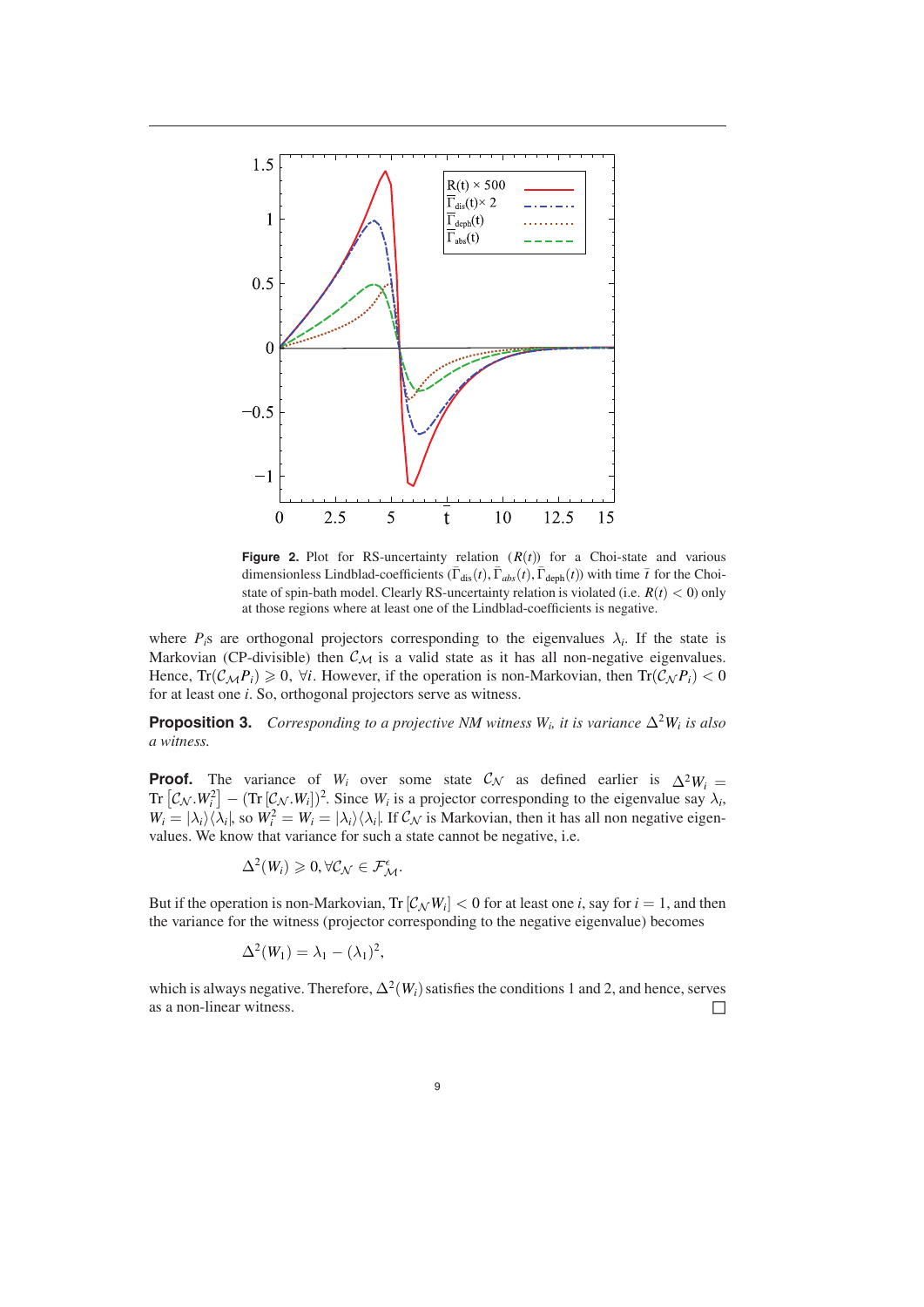<span id="page-9-0"></span>

**Figure 3.** Plot for RS-uncertainty relation for a time-evolving physical state and various Lindblad-coefficients  $(\bar{\Gamma}_{dis}(t), \bar{\Gamma}_{abs}(t), \bar{\Gamma}_{deph}(t))$  with time  $\bar{t}$  for a qubit undergoing unital dynamics given by the spin bath model. It is seen that negativity of Lindblad-coefficient (and hence NM) is necessary in order to decrease uncertainty for this unital dynamics. All quantities are dimensionless.

In fact it is clear that  $\Delta^2(W_i)$  is an improvement over the actual projective witness  $W_i$ , since the variance contains an additional negative term. There is another corollary which can be drawn as a consequence of proposition [3.](#page-8-1)

**Corollary.** *Variance of some suitable Hermitian operator* H *over Choi states can be considered as a non-linear witness of NM.*

**Proof.** The variance of a Hermitian operator  $H$  can be expressed as

$$
\Delta^{2}(\mathcal{H}) = \text{Tr}[\mathcal{H}^{\dagger} \mathcal{H} \mathcal{C}_{\mathcal{N}}] - (\text{Tr}[\mathcal{H} \mathcal{C}_{\mathcal{N}}])^{2}.
$$

Now, similar to the proof of proposition [3,](#page-8-1) it can be shown that

- 1.  $\Delta^2(\mathcal{H})$  ≥ 0 for all Markovian Choi states  $\mathcal{C}_{\mathcal{M}}$ ,
- 2. There exists at least one non-Markovian Choi state  $\mathcal{C}_{\mathcal{N}}$ , for which  $\Delta^2(\mathcal{H}) < 0$ .

This proves the corollary. □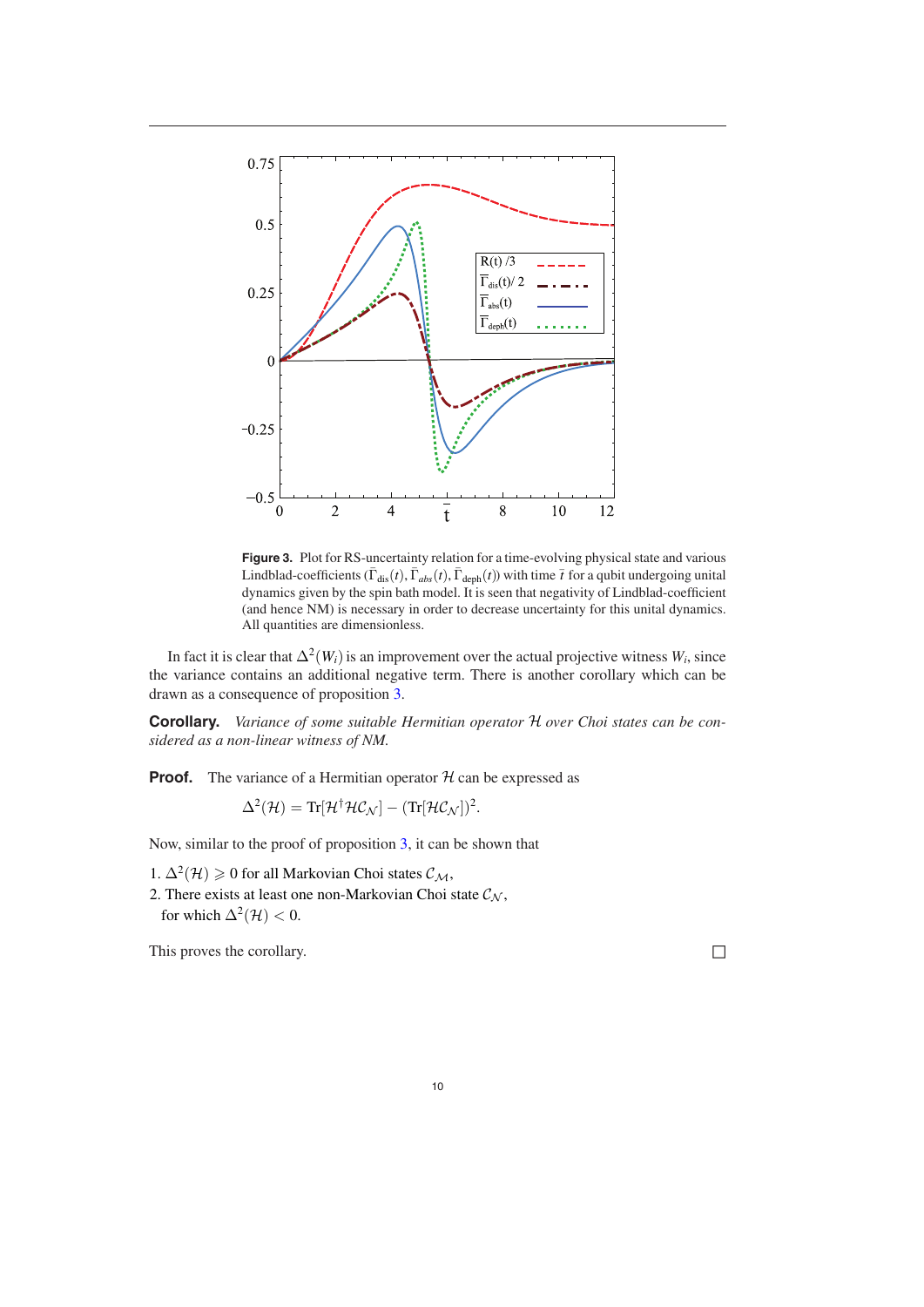## <span id="page-10-0"></span>**3. Uncertainty based NM quantifier for unital dynamics of qubits**

In this section we consider the case of qubit channels and unital dynamics which have been studied recently in several experimental works [[19](#page-12-10)–[29\]](#page-12-14). Here the RS-uncertainty function calculated over a physical state  $\rho(t) = \Lambda(t)\rho(0)$  (note that this is the time evolved state, not the Choi-state). We show that if we restrict ourselves to unital dynamics, then the RS-uncertainty quantity is a monotonically increasing function and can only decrease in the regions where CP divisibility breaks down.

**Proposition 4.** *NM is necessary to decrease RS-uncertainty of time-evolving physical states undergoing unital dynamics.*

**Proof.** It has been shown that the RS-uncertainty relation can be used to detect purity and mixedness of a state [[53\]](#page-13-10). The RS-uncertainty relation for a physical state  $\rho$  may be written as

$$
\Re(A, B, \rho) \geqslant 0,\tag{7}
$$

where  $\Re(A, B, \rho)$  is defined as,

$$
\Re(A, B, \rho) \equiv \Delta^2 A \Delta^2 B - |\frac{\langle [A, B] \rangle}{2}|^2 - |(\frac{\langle \{A, B\} \rangle}{2} - \langle A \rangle \langle B \rangle)|^2. \tag{8}
$$

On the other hand, linear entropy is defined as

<span id="page-10-1"></span>
$$
S_l(\rho) = \frac{d}{d-1} \left[ 1 - \text{Tr} \left[ \rho^2 \right] \right],\tag{9}
$$

where, a qubit  $\rho$  may in general be expressed as  $\rho = \frac{\mathbf{I} + \hat{\mathbf{n}} \cdot \hat{\sigma}}{2}$ .

By choosing  $A = \hat{r} \cdot \hat{\sigma}$  and  $B = \hat{t} \cdot \hat{\sigma}$ , it has been shown [\[53](#page-13-10)] that

$$
\Re(A, B, \rho) = \left[1 - \left(\sum_i r_i t_i\right)^2\right] S_i(\rho). \tag{10}
$$

It follows from equation [\(9](#page-10-1)) that,

$$
\frac{\mathrm{d}}{\mathrm{d}t}S_l(\rho) = -2\frac{d}{d-1}\mathrm{Tr}\left[\rho\dot{\rho}\right].\tag{11}
$$

Further, considering unital dynamics of Lindblad operators [[72,](#page-13-21) [78,](#page-13-26) [80\]](#page-13-28), it can be shown that,

$$
\frac{\mathrm{d}}{\mathrm{d}t}S_l(\rho) = \frac{d}{d-1} \sum_i \Gamma_i(t)Q_i(t),\tag{12}
$$

where  $Q_i(t) = || [V_i, \rho(t)] ||_{HS}^2$  with  $V_i$  the Lindblad operator for an arbitrary unital channel and  $\| X \|_{HS} = \sqrt{\text{Tr}[X^{\dagger}X]}$  is the Hilbert–Schmidt norm.  $Q_i(t)$  is a known measure of quantumness [\[81](#page-13-29), [82](#page-13-30)]. Combining the above results, here we get

$$
\frac{d\Re}{dt} = \frac{d}{d-1} \left[ 1 - \left( \sum_i r_i t_i \right)^2 \right] \sum_i \Gamma_i(t) Q_i(t), \tag{13}
$$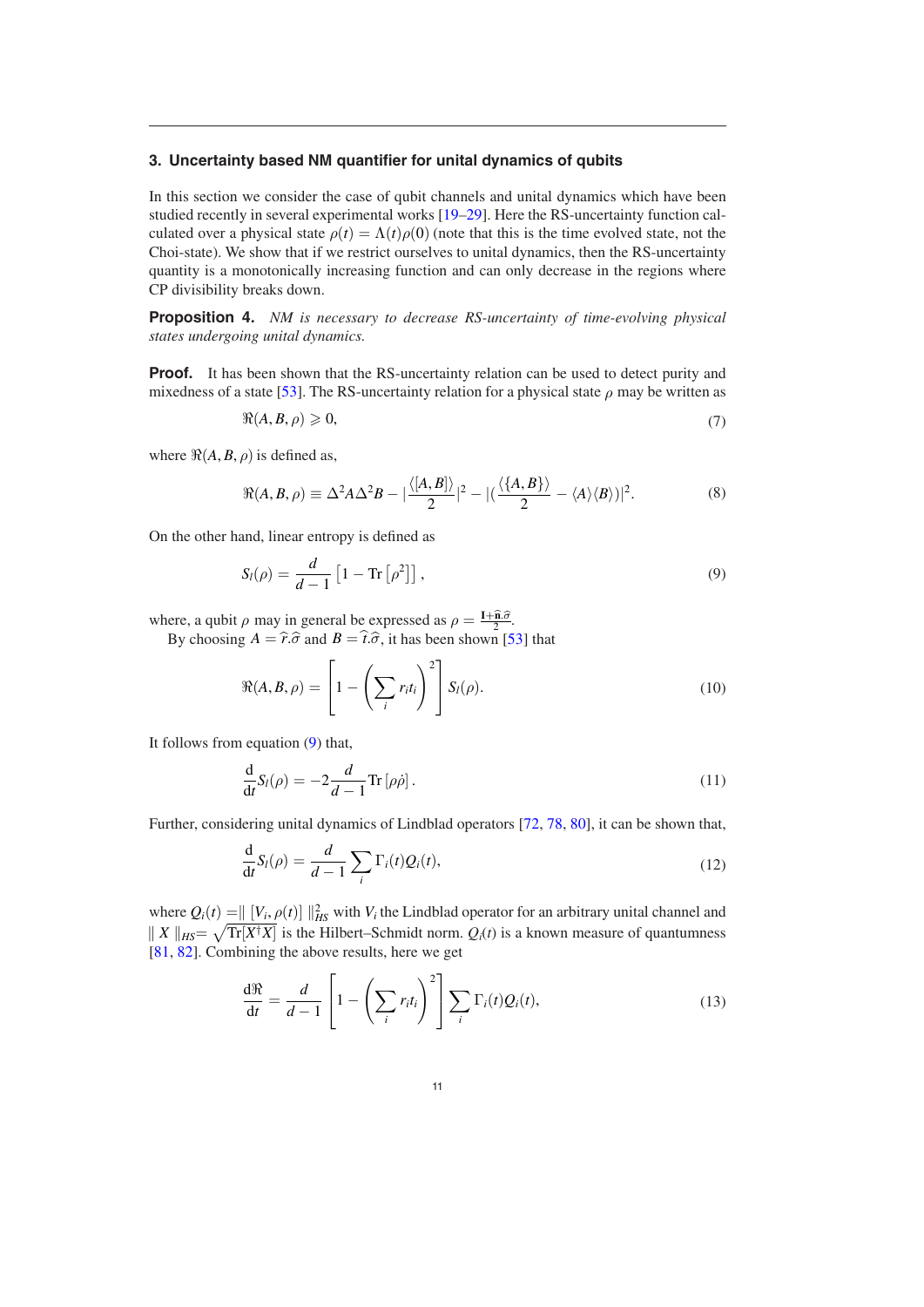where,  $\sum_i r_i t_i < 1$ . Since  $Q_i(t)$  is always positive, uncertainty will always increase unless  $\Gamma_i(t)$  becomes negative. Hence, NM is necessary to decrease uncertainty for any unital dynamics of a qubit. □

In order to avoid any dependency of the above expression over observables *A* and *B*, one may choose *a priori* orthogonal operators i.e.  $\hat{r} \cdot \hat{i} = 0$ . We plot the evolution of RS-uncertainty quantity with time in figure [3](#page-9-0), for a initial qubit  $\rho(0) = \frac{1}{2} |+\rangle \langle + |$  (where  $|+\rangle = \frac{|0\rangle + |1\rangle}{\sqrt{2}}$ ), evolving under unital dynamics (when  $\Gamma_{abs} = \Gamma_{dis}$ ) for the spin-bath model given by equation ([6\)](#page-6-0) with observables  $A = \sigma_x$  and  $B = \sigma_y$ . It is clear from the plot that the RS-uncertainty decreases only when the CP-divisibility breaks down.

The above findings show that the decrease of  $\Re$  for time-evolving physical states signifies information backflow. Based on this, we propose a non-Markovian quantifier for unital qubit dynamics, which can be defined as,

$$
\mathcal{N} = -\int_{\frac{d\Re}{dt} < 0} \frac{d\Re}{dt} dt. \tag{14}
$$

This measure amounts to a certain quantification of total amount of NM. As a further remark, choosing  $\hat{r}$  and  $\hat{t}$  as orthogonal vectors, our proposed measure of NM turns out to be identical to the measure based on purity [\[78](#page-13-26)].

#### <span id="page-11-0"></span>**4. Conclusions**

To summarize, in this work our goal is to develop frameworks for detection of NM using the mechanism of quantum uncertainty relations. In particular, we formulate two different ways to detect signatures of NM in open system dynamics. First, we establish that violation of uncertainty relations for Choi states corresponding to the evolution dynamics is sufficient to detect NM. Our formalism is exemplified in the context of dephasing and spin-bath models for which non-Markovian evolution can be certified by the violation of the RS uncertainty relation. Based on our approach, we propose certain linear and non-linear witnesses of NM. We further present an example to clarify the advantage of the sum uncertainty relation for NM detection. Secondly, adopting another approach of using uncertainty relations, we show that for unital dynamics NM is necessary to decrease the RS-uncertainty for the time-evolving physical states. This enables us to propose a new NM quantifier for unital dynamics of qubits.

Before concluding, it may be worthwhile to discuss the feasibility of experimental verification of the approaches discussed here. Variances of observables have been measured using optical set-ups in several experimental schemes [\[44](#page-13-31), [48](#page-13-32), [50](#page-13-7)]. On the other hand, there has been considerable recent activity towards experimental realization of NM under dephasing optical channels [[19,](#page-12-10) [26](#page-12-21)–[29](#page-12-14)]. In light of these results, it may be feasible to measure the RS uncertainty corresponding to the physical states undergoing unital dynamics, as discussed in section [3,](#page-10-0) in order to conclude whether the dynamics is non-Markovian. It is also important to mention that in order to compute the uncertainty quantity, we do not need to do a full process tomography as required for several other methods of detecting NM [[8](#page-12-3)–[11,](#page-12-16) [83](#page-13-33)]. Therefore, in case of determining the nature of the specific quantum evolution experimentally, our method could be more efficient and cost effective. It is thus evident that with further development our framework proposed in section [3](#page-10-0) should provide an avenue for experimental investigation of non-Markovian evolution in a quantitative manner.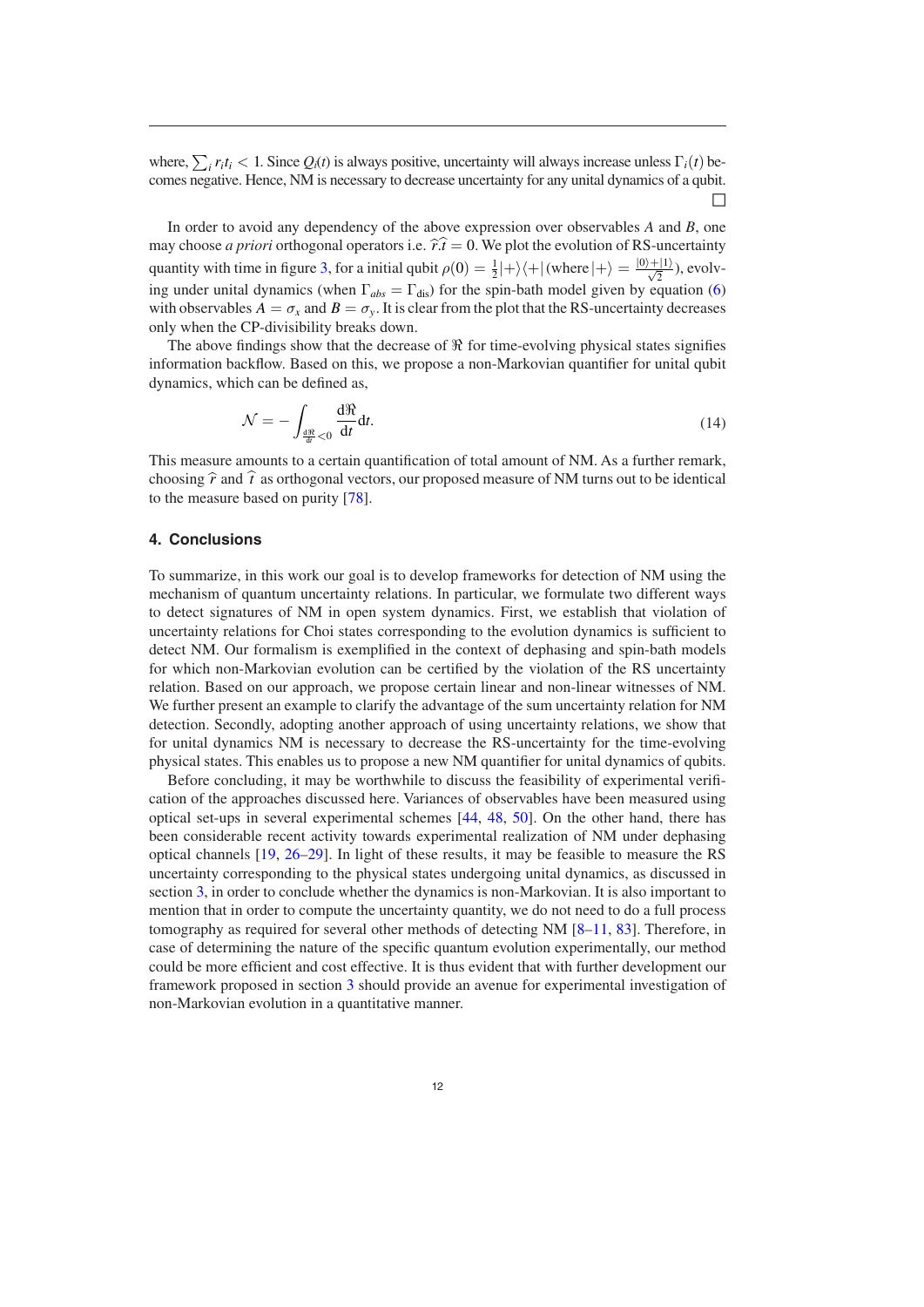## **Acknowledgments**

AGM and SB thanks Bihalan Bhattacharya of S N Bose Centre for Basic Sciences, Kolkata for useful discussions. SB thanks SERB, DST, Government of India for financial support. ASM acknowledges support from the DST project DST/ICPS/QuEST/2019/Q98.

#### **References**

- <span id="page-12-0"></span>[1] Alicki R and Lendi K 2007 *Quantum Dynamical Semigroups and Applications* (*Lecture Notes in Physics*) (Berlin: Springer)
- [2] Lindblad G 1976 *Commun. Math. Phys.* **[48](https://doi.org/10.1007/BF01608499)** [119](https://doi.org/10.1007/BF01608499)
- <span id="page-12-20"></span>[3] Gorini V, Kossakowski A and Sudarshan E C G 1976 *J. Math. Phys.* **[17](https://doi.org/10.1063/1.522979)** [821](https://doi.org/10.1063/1.522979)
- [4] Breuer H P and Petruccione F 2002 *The Theory of Open Quantum Systems* (Oxford: Oxford University Press)
- <span id="page-12-2"></span>[5] Rivas A, Huelga S F and Plenio M B 2014 *Rep. Prog. Phys.* **[77](https://doi.org/10.1088/0034-4885/77/9/094001)** [094001](https://doi.org/10.1088/0034-4885/77/9/094001)
- [6] Breuer H P, Laine E M, Piilo J and Vacchini B 2016 *Rev. Mod. Phys.* **[88](https://doi.org/10.1103/RevModPhys.88.021002)** [021002](https://doi.org/10.1103/RevModPhys.88.021002)
- <span id="page-12-1"></span>[7] de Vega I and Alonso D 2017 *Rev. Mod. Phys.* **[89](https://doi.org/10.1103/RevModPhys.89.015001)** [015001](https://doi.org/10.1103/RevModPhys.89.015001)
- <span id="page-12-3"></span>[8] Rivas A, Huelga S F and Plenio M B 2010 *Phys. Rev. Lett.* **[105](https://doi.org/10.1103/PhysRevLett.105.050403)** [050403](https://doi.org/10.1103/PhysRevLett.105.050403)
- <span id="page-12-15"></span>[9] Laine E M, Piilo J and Breuer H P 2010 *Phys. Rev.* A **[81](https://doi.org/10.1103/PhysRevA.81.062115)** [062115](https://doi.org/10.1103/PhysRevA.81.062115)
- [10] Bellomo B, Lo Franco R and Compagno G 2007 *Phys. Rev. Lett.* **[99](https://doi.org/10.1103/PhysRevLett.99.160502)** [160502](https://doi.org/10.1103/PhysRevLett.99.160502)
- <span id="page-12-16"></span>[11] Dijkstra A G and Tanimura Y 2010 *Phys. Rev. Lett.* **[104](https://doi.org/10.1103/PhysRevLett.104.250401)** [250401](https://doi.org/10.1103/PhysRevLett.104.250401)
- [12] Kumar P, Banerjee S, Srikanth R, Jagadish V and Petruccione F 2017 *Open Syst. Inf. Dyn.* **[25](https://doi.org/10.1142/S1230161218500142)** [1850014](https://doi.org/10.1142/S1230161218500142)
- <span id="page-12-4"></span>[13] Pradeep Kumar N, Banerjee S and Chandrashekar C M 2018 *Sci. Rep.* **[8](https://doi.org/10.1038/s41598-018-27132-7)** [8801](https://doi.org/10.1038/s41598-018-27132-7)
- <span id="page-12-5"></span>[14] Laine E M, Breuer H P and Piilo J 2014 *Sci. Rep.* **[4](https://doi.org/10.1038/srep04620)** [4620](https://doi.org/10.1038/srep04620)
- <span id="page-12-6"></span>[15] Xiang G Y, Hou Z B, Li C F, Guo G C, Breuer H P, Laine E M and Piilo J 2014 *Europhys. Lett.* **[107](https://doi.org/10.1209/0295-5075/107/54006)** [54006](https://doi.org/10.1209/0295-5075/107/54006)
- <span id="page-12-7"></span>[16] Bylicka B, Chruściński D and Maniscalco S 2014 *Sci. Rep.* **[4](https://doi.org/10.1038/srep05720)** [5720](https://doi.org/10.1038/srep05720)
- <span id="page-12-8"></span>[17] Thomas G, Siddharth N, Banerjee S and Ghosh S 2018 *Phys. Rev.* E **[97](https://doi.org/10.1103/PhysRevE.97.062108)** [062108](https://doi.org/10.1103/PhysRevE.97.062108)
- <span id="page-12-9"></span>[18] Reich D M, Katz N and Koch C P 2015 *Sci. Rep.* **[5](https://doi.org/10.1038/srep12430)** [12430](https://doi.org/10.1038/srep12430)
- <span id="page-12-10"></span>[19] Gessner M, Ramm M, Pruttivarasin T, Buchleitner A, Breuer H P and Häffner H 2013 *Nat. Phys.* **[10](https://doi.org/10.1038/nphys2829)** [105](https://doi.org/10.1038/nphys2829)
- <span id="page-12-11"></span>[20] Wittemer M, Clos G, Breuer H P, Warring U and Schaetz T 2018 *Phys. Rev.* A **[97](https://doi.org/10.1103/PhysRevA.97.020102)** [020102](https://doi.org/10.1103/PhysRevA.97.020102)
- <span id="page-12-12"></span>[21] Bernardes N K, Peterson J P S, Sarthour R S, Souza A M, Monken C H, Roditi I, Oliveira I S and Santos M F 2016 *Sci. Rep.* **[6](https://doi.org/10.1038/srep33945)** [33945](https://doi.org/10.1038/srep33945)
- <span id="page-12-13"></span>[22] Liu B H, Li L, Huang Y F, Li C F, Guo G C, Laine E M, Breuer H P and Piilo J 2011 *Nat. Phys.* **[7](https://doi.org/10.1038/nphys2085)** [931](https://doi.org/10.1038/nphys2085)
- [23] Li C F, Tang J S, Li Y L and Guo G C 2011 *Phys. Rev.* A **[83](https://doi.org/10.1103/PhysRevA.83.064102)** [064102](https://doi.org/10.1103/PhysRevA.83.064102)
- [24] Smirne A, Brivio D, Cialdi S, Vacchini B and Paris M G A 2011 *Phys. Rev.* A **[84](https://doi.org/10.1103/PhysRevA.84.032112)** [032112](https://doi.org/10.1103/PhysRevA.84.032112)
- [25] Cialdi S, Smirne A, Paris M G A, Olivares S and Vacchini B 2014 *Phys. Rev.* A **[90](https://doi.org/10.1103/PhysRevA.90.050301)** [050301](https://doi.org/10.1103/PhysRevA.90.050301)
- <span id="page-12-21"></span>[26] Bernardes N K, Cuevas A, Orieux A, Monken C H, Mataloni P, Sciarrino F and Santos M F 2015 *Sci. Rep.* **[5](https://doi.org/10.1038/srep17520)** [17520](https://doi.org/10.1038/srep17520)
- [27] Tang J S *et al* 2015 *Optica* **[2](https://doi.org/10.1364/OPTICA.2.001014)** [1014](https://doi.org/10.1364/OPTICA.2.001014)
- [28] Sun J, Sun Y N, feng Li C, Guo G C, Luoma K and Piilo J 2016 *Sci. Bull.* **[61](https://doi.org/10.1007/s11434-016-1089-8)** [1031](https://doi.org/10.1007/s11434-016-1089-8)
- <span id="page-12-14"></span>[29] Haase J F, Vetter P J, Unden T, Smirne A, Rosskopf J, Naydenov B, Stacey A, Jelezko F, Plenio M B and Huelga S F 2018 *Phys. Rev. Lett.* **[121](https://doi.org/10.1103/PhysRevLett.121.060401)** [060401](https://doi.org/10.1103/PhysRevLett.121.060401)
- <span id="page-12-17"></span>[30] Pollock F A, Rodríguez-Rosario C, Frauenheim T, Paternostro M and Modi K 2018 *Phys. Rev. Lett.* **[120](https://doi.org/10.1103/PhysRevLett.120.040405)** [040405](https://doi.org/10.1103/PhysRevLett.120.040405)
- <span id="page-12-18"></span>[31] Heisenberg W 1927 *Z. Phys.* **[43](https://doi.org/10.1007/BF01397280)** [172](https://doi.org/10.1007/BF01397280)
- <span id="page-12-19"></span>[32] Robertson H P 1934 *Phys. Rev.* **[46](https://doi.org/10.1103/PhysRev.46.794)** [794](https://doi.org/10.1103/PhysRev.46.794)